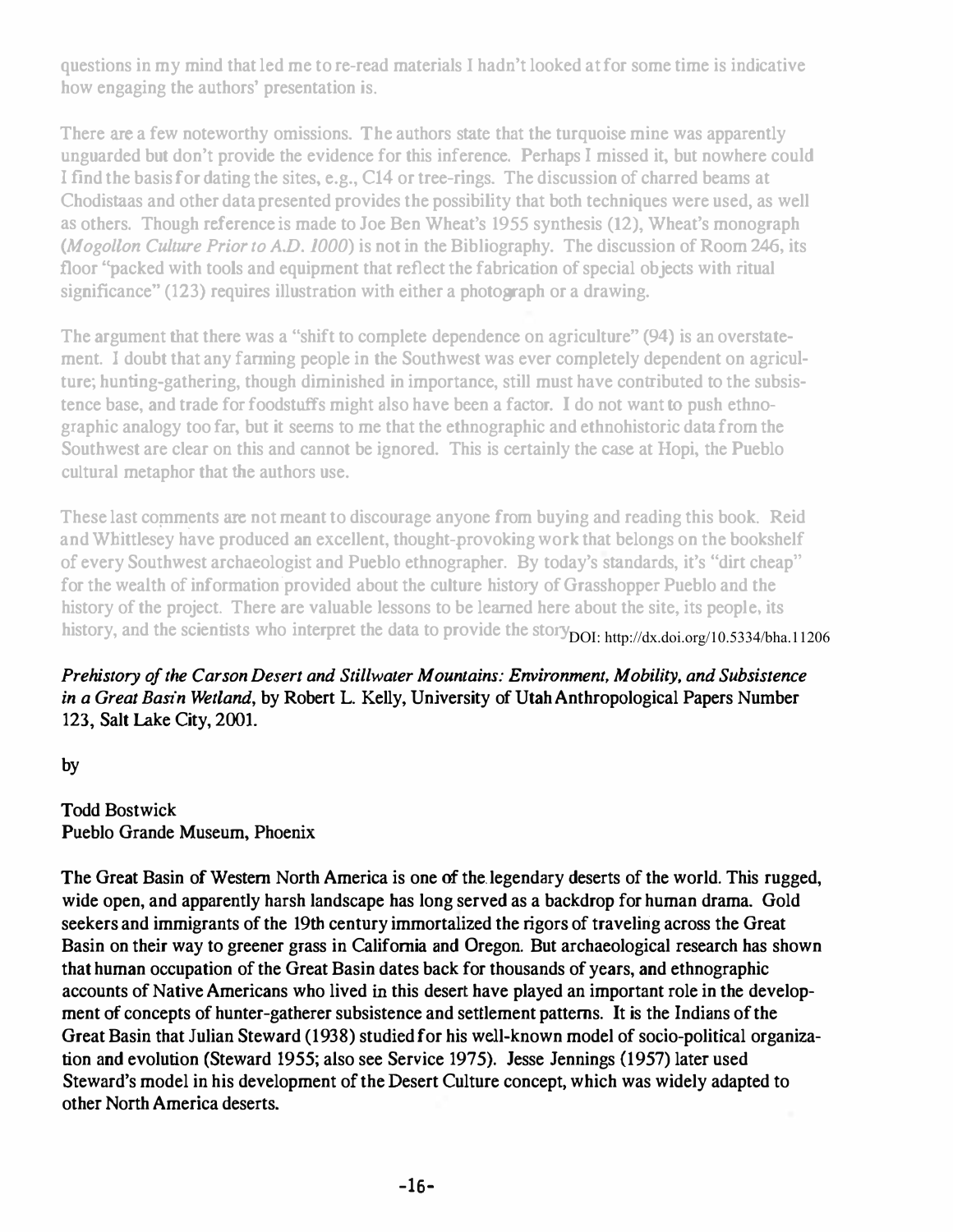This volume reports on the results of an archaeological survey and excavation in a Basin and Range wetland area in Northern Nevada in the 1980s. Contrary to the impression one gets when driving Nevada highways. a number of wetlands occur in parts of the Great Basin and these ecosystems were not included by Steward in his work among the Shoshone. Gosiute, and Paiute Indians. The absence of this important ecosystem in Steward's fieldwork has implications for his approach to hunter-gatherer subsistence and settlement decision-making. Yet, prior to the 1980s. few archaeological investigations had been undertaken in Grcat Basin wetland contexts. Kelly's study was designed to provide survey and excavation data from a wetlands setting in the Carson Desert. but also to examine those data in relationship to an adjacent mountain landscape (the Stillwater Mountains), which were most likely included by ancient hunter-gatherers in their annual settlement locations.

The report includes discussions of the survey and descriptions of various artifact types that were recovered from the excavations. These consist of stone tools and debitage, bone tools, clay objects, shell beads and ornaments, obsidian, and faunal and botanical remains. Kelly also examined artifacts excavated from several famous cave sites in the area (e.g., Lovelock and Hidden Caves), as well as artifacts in private collections. The results of previously published research on skeletons from the area are also included (Larsen and Kelly 1995). Kelly applies these data to specific questions about how the Carson and Stillwater Mountains were used by Native people during the last four millennium. as well as to general issues on mobility and sedentism. A generous compliation of 146 figures and 106 tables are spread throughout the report, and 18 pages of references are provided. There is no index. The American Museum of Natural History. the Nevada State Museum. the Bureau of Land Management, the University of Michigan, U.S. Fish and Wildlife, the National Science Foundation, and others contributed to the study.

A key question addressed by Kelly is how tbese wetland habitats were used prehistorically: by sedentary hunter-gatherers. as a stop of a family's seasonal round, or only as backup resources? Kelly then relates this to a larger theoretical question: Is resource abundance sufficient to cause sedentism? The Numic Expansion issue also is addressed by Kelly, because the Numa (Paiute, Shoshone. Ute. and others) lifeway may be a more recent adaptation to the Great Basin and therefore not necessarily sufficient as an analogue for all Great Basin prehistory. Kelly argues that the timing of the Numic Expansion is still unresolved.

Kelly develops a foraging model for the Carson Sink and Still water Mountain that consists of four different "situations:" (I) foraging in the marsh from a residential base, (2) foraging logistically in the Stillwater Mountains from a residential base in the marsh. (3) foraging residentially in the mountains after moving from the marsh, and (4) foraging logistically in the marsh from a residential base in the mountains. Kelly concludes that people have "foraged residentially" in the wetlands for most of the last 5000 years. with periodic abandonment of the marshes when wetland resources were less attractive than other available al~ematives. Materials recovered from cave sites in the region indicate a marsh focus: artifact caches containing fish hooks, duck decoys. and nets; and coprolites with bulrush seeds, fish bones, and cattail pollen. Excavations in the late-1980s and 1990s also have revealed shallow pithouses in marsh areas, although the absence of hearths suggests seasonal occupation.

A number of wetlands studies bave been published since Kelly's fieldwork was undertaken (e.g.,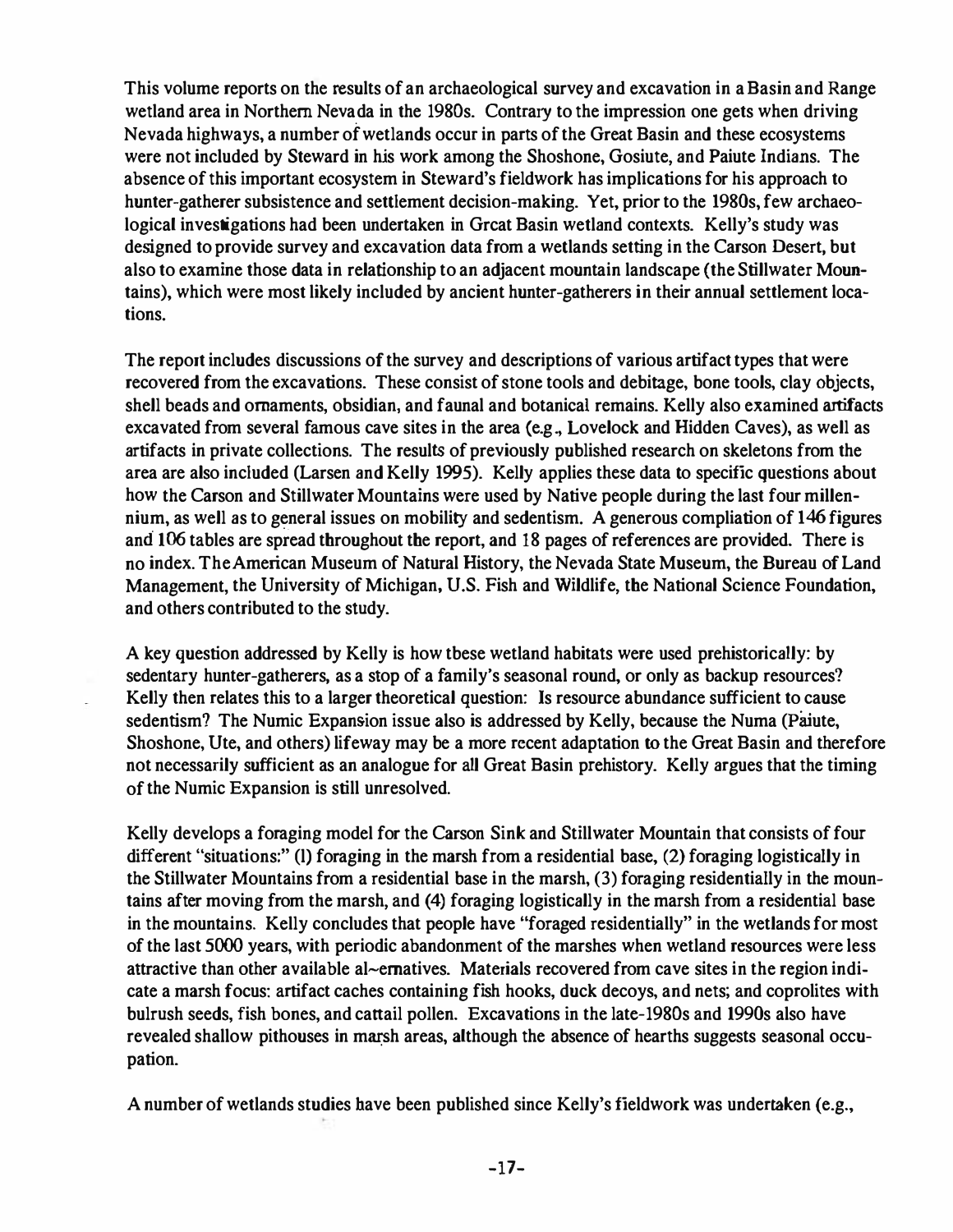Aikens and Jenkins 1994; Hemphill and Larsen 1999; Janetski and Madsen 1990; Raven and Elson 1991 ; Zeanah and Simms 1999), and the delay in its publication lessens its impact on our current understanding of Great Basin lifeways. However, this delay also allowed Kelly to re-examine some of his previous positions on hunter-gatherer mobility strategies, and this report provides him an opportunity to express his current positions on the relationships of resource density to mobility and sedentism. Kelly concludes that linking increased residential mobility with local abundance must be considered within the context of regional scarcity. Kelly also shows how much there is still to know about ancient hunter-gatherer subsistence and settlement in the Great Basin, and his survey and excavation report is a welcome addition to the growing archaeological database.

### References Cited

- Archaeological Researches in the Northern Great Basin: Fort RockArchaeology Since Cressman 1994 edited by C.M. Aikens and D. L. Jenkins, University of Oregon Anthropological Papers 50. Eugene.
- Bioarchaeology of the Stillwater Marsh: Human Adaptation in the Western Great Basin 1995 edited by C.S. Larsen and R. Kelly, Anthropological Papers of the American Museum of Natural History 77, New York.

#### Jennings, Jesse. D.

1957 Danger Cave. University of Utah Anthropological Papers 27. Salt Lake City.

Lookingfor the Marsh: Past. Present, and Future Archaeological Research in the Carson Desert 1991 edited by C. Raven and R. Elson, U.S. Fish and Wildlife, Fallon.

#### Service, Elman R.

1975 Origins of the State and Civilization: The Process of Cultural Evolution, W. W. Norton and Company, New York.

#### Steward, Juiian H.

1938 Basin-Plateau Aboriginal Sociopolitical Groups, Bureau of American Ethnology Bulletin 120, Washington, D.C.

1955 Theory of Culture Change, University of Illinois Press, Urbana.

## Understanding Prehistoric Lifeways in the Great Basin Wetlands: Bioarchaeological Reconstruction and Interpretation

1999 edited by Hemphill, B., and C. S. Larsen, University of Utah Press, Salt Lake City.

#### Wetland Adaptations in the Great Basin

1990 edited by J.C. Janetski and D. B. Madsen, Brigham Young University Museum of Peoples and Cultures Occasional Paper I, Provo.